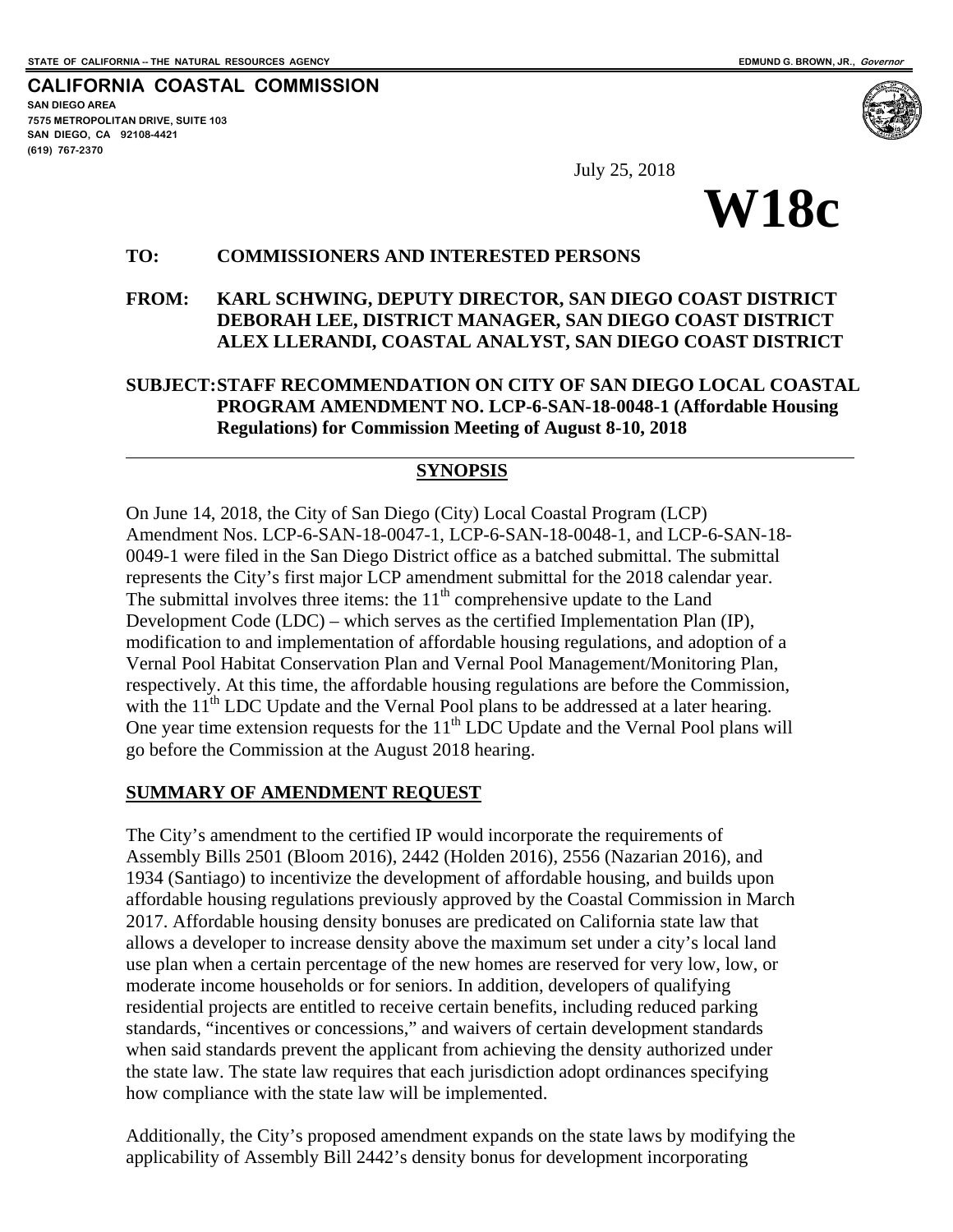housing serving transitional foster youth, disabled veterans, seniors, and the homeless. Rather than basing the density bonus solely on the number of units serving the above groups, the City amendment will base the density bonus on the entire development's housing stock, increasing its attractiveness to developers and making it more likely to be utilized in comparison to the other incentives. The proposed amendment also encourages the creation of micro-units (approximately 600 sq. ft. in size) through the provision of density bonuses.

# **SUMMARY OF STAFF RECOMMENDATION**

While the Commission supports the State mandate and City's efforts to encourage affordable housing opportunities, historically there have been issues in reconciling efforts to promote such opportunities and still maintain coastal resource protection measures. Given that the affordable housing density bonus programs all include provisions that cities grant concessions or incentives, such as modifications to site development standards, as a means to make density bonus projects more physically or economically feasible, there have been challenges in reconciling the affordable housing and coastal mandates.

Coastal resources such as sensitive habitats, shoreline bluffs, public view corridors and public access all have the potential to be adversely affected by density bonus programs if incentives or modifications offered to encourage affordable housing would conflict or eliminate critical resource protection measures in the certified Land Use Plan(s). Development standards such as habitat buffers, geologic setbacks, building height limits and parking requirements all dictate a development's footprint and bulk/massing. Reducing setbacks that provide buffers from identified resources, such as wetlands or coastal bluffs, could result in both direct and indirect impacts to those resources or the siting of new development in a more hazardous location. Increased density could impact levels of service along major coastal access routes in the absence of interconnected multimodal transit programs.

In this amendment, however, the City of San Diego has worked with multiple stakeholders, including Commission staff, and has proposed regulations that encourage affordable housing opportunities while ensuring that resource protection standards will be maintained. Furthermore, this amendment application builds upon affordable housing regulations previously approved by the Commission in March 2017 and which, to date, have been implemented without major issues or complaint from the public.

As identified and mandated through the certified land use plans, the City's critical coastal resources are protected under the City's land use regulations and development review procedures, particularly through the Environmentally Sensitive Lands (ESL) regulations. ESL includes sensitive biological resources, wetlands, steep hillsides, coastal beaches, sensitive coastal bluffs and special flood hazard areas. The City's process for approving development in the coastal zone, particularly in areas subject to the ESL regulations, is rigorous. For example, when development is proposed and environmentally sensitive lands are present, the LDC requires that in addition to a coastal development permit, a Neighborhood or Site Development Permit with specific findings, including consistency with the certified land use plan(s), must be obtained. The Commission's previous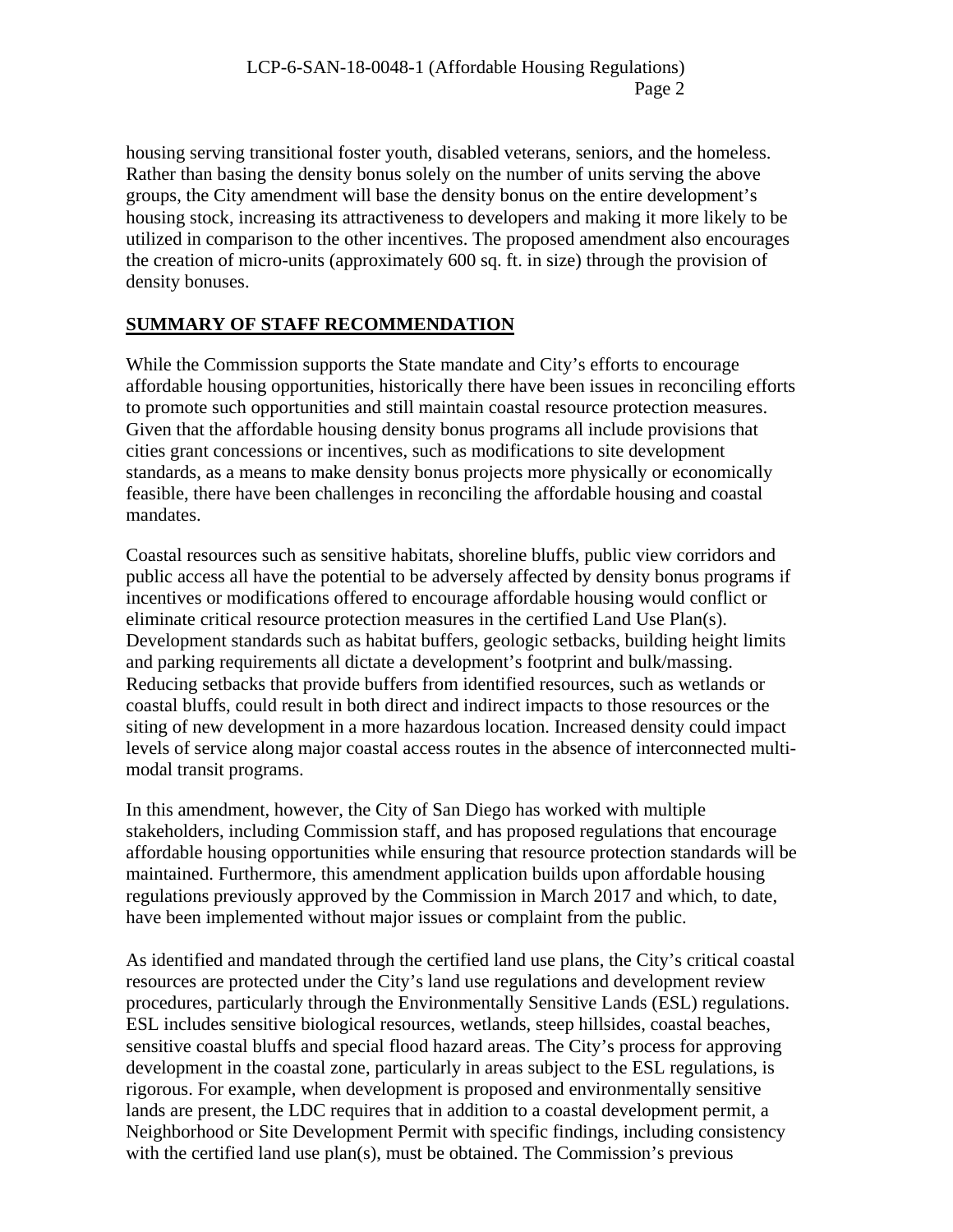approval of the City's affordable housing density bonus regulations provide the necessary safeguards to ensure that any future incentives, concessions or waivers that involve modifications to development standards will not conflict with approved resource protection measures, such as wetland buffers, coastal height limits or bluff top setbacks. Those safeguards are not being modified in the City's current amendment proposal and will still apply to all affordable housing development, whether it is utilizing any density bonus or not.

The high visitor demand and low parking supply in many of the City's coastal areas can create impediments to coastal access that dissuades members of the public from visiting the coastal area. A way to lessen the demand on public parking is to ensure that future development provides sufficient parking spaces to meet visitors' anticipated needs. However, while the IP contains lowered parking requirements for affordable dwelling units, due to the high cost that providing parking can add to a development, state law additionally permits residential development incorporating a sufficient number of affordable units within a development to qualify for a parking reduction that extends to all of the development's dwelling units, including the market rate units. To qualify for the reduced parking provisions, the development project must be located within one half-mile of a major transit stop, which is defined as a rail station, a ferry station served by bus or rail, or the intersection of two or more major bus routes with a service frequency of 15 minutes or more often. While it is likely that the market rate dwelling units would make up the majority of units in a qualifying development, increasing the potential for residents to occupy public on-street parking, the fact that such developments must be near qualified transit hubs limits the potential for adverse impact and encourages transit use. In addition, the most critical area where competition for public parking could adversely impact coastal access would be the nearshore two or three blocks of the coastline. Given the land use demands for those properties and the higher real estate costs, the potential for affordable housing development in those areas is limited. Thus, the proposed amendment can be approved as submitted.

The appropriate resolutions and motions begin on Page 5. The findings for approval of the Implementation Plan Amendment as submitted begin on Page 5.

# **BACKGROUND**

The City's first Implementation Plan (IP) was certified in 1988, and the City assumed permit authority shortly thereafter. The IP consisted of portions of the City's Municipal Code, along with a number of Planned District Ordinances (PDOs) and Council Policies. Late in 1999, the Commission effectively certified the City's Land Development Code (LDC) that includes Chapters 11 through 14 of the municipal code. It replaced the first IP in its entirety and went into effect in the coastal zone on January 1, 2000. The Commission has certified many IP amendments since 2000.

# **ADDITIONAL INFORMATION**

Further information on the City of San Diego LCP Amendment No. LCP-6-SAN-18- 0048-1 may be obtained from **Alexander Llerandi**, Coastal Planner, at (619) 767-2370.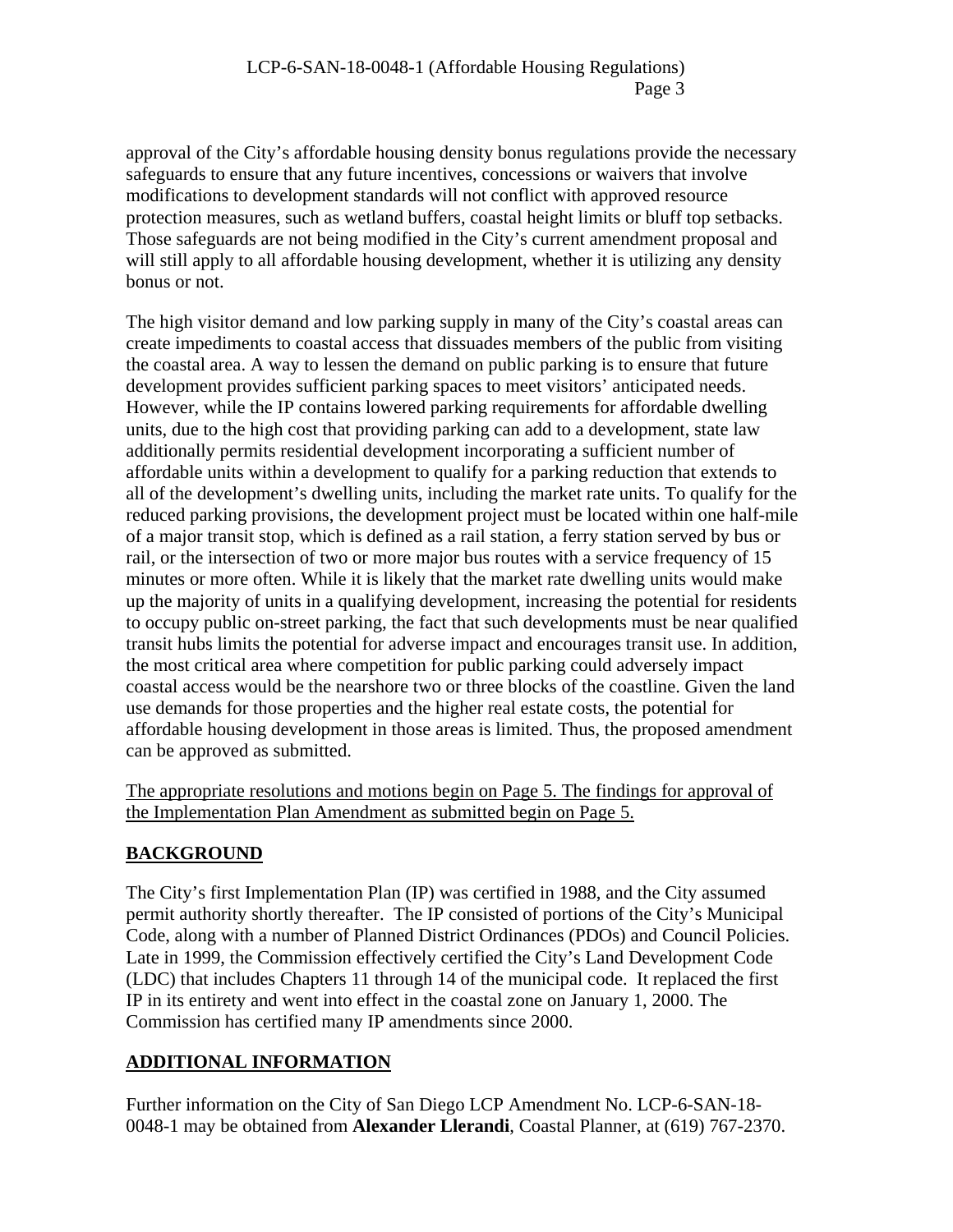# **PART I. OVERVIEW**

# **A. LCP HISTORY**

The City of San Diego has a long history of involvement with the community planning process; as a result, in 1977, the City requested that the Coastal Commission permit segmentation of its Land Use Plan (LUP) into twelve parts in order to have the LCP process conform, to the maximum extent feasible, with the City's various community plan boundaries. In the intervening years, the City has intermittently submitted all of its LUP segments, which are all presently certified, in whole or in part.

When the Commission approved segmentation of the LUP, it found that the implementation phase of the City's LCP would represent a single unifying element. This was achieved in January 1988, and the City of San Diego assumed permit authority on October 17, 1988 for the majority of its coastal zone. Several isolated areas of deferred certification remained at that time; some of these have been certified since through the LCP amendment process. Other areas of deferred certification remain today and the City is completing that planning; the Commission will consider those submittals in the future.

Since effective certification of the City's LCP, there have been numerous major and minor amendments processed. These have included everything from land use revisions in several segments, to the rezoning of single properties, to modifications of citywide ordinances. In November 1999, the Commission certified the City's Land Development Code (LDC), and associated documents, as the City's IP, replacing the original IP adopted in 1988. The LDC became effective in January 2000.

# **B. STANDARD OF REVIEW**

Pursuant to Section 30513 of the Coastal Act, the Commission may only reject zoning ordinances or other implementing actions, as well as their amendments, on the grounds that they do not conform with, or are inadequate to carry out, the provisions of the certified land use plan. The Commission shall take action by a majority vote of the Commissioners present.

# **C. PUBLIC PARTICIPATION**

Section 30503 of the Coastal Act requires local governments to provide the public with maximum opportunities to participate in the development of the LCP amendment prior to its submittal to the Commission for review. The City has held Planning Commission and City Council meetings with regard to the subject amendment request. All of those local hearings were duly noticed to the public. Notice of the subject amendment has been distributed to all known interested parties.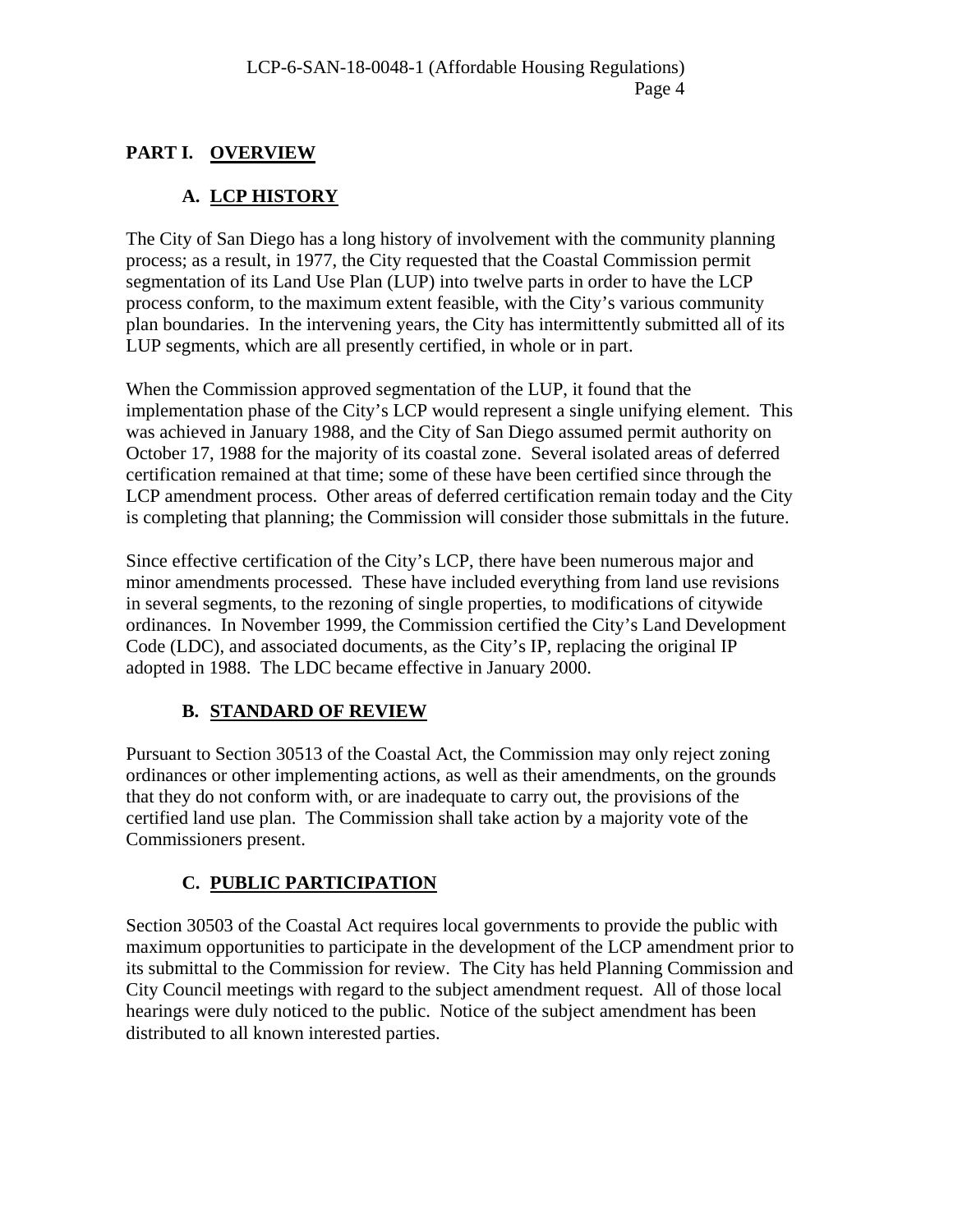## **PART II. LOCAL COASTAL PROGRAM SUBMITTAL - RESOLUTIONS**

Following a public hearing, staff recommends the Commission adopt the following resolutions and findings. The appropriate motion to introduce the resolution and a staff recommendation are provided just prior to each resolution.

#### **I. MOTION:** *I move that the Commission reject the Implementation Program Amendment for the City of San Diego LCP Amendment No. LCP-6-SAN-18-0048-1 as submitted.*

### **STAFF RECOMMENDATION OF CERTIFICATION AS SUBMITTED:**

Staff recommends a **NO** vote. Failure of this motion will result in certification of the Implementation Program Amendment as submitted and the adoption of the following resolution and findings. The motion passes only by an affirmative vote of a majority of the Commissioners present.

### **RESOLUTION TO CERTIFY IMPLEMENTATION PROGRAM AMENDMENT AS SUBMITTED:**

The Commission hereby certifies the Implementation Program Amendment for the City of San Diego as submitted and adopts the findings set forth below on grounds that the Implementation Program Amendment conforms with, and is adequate to carry out, the provisions of the certified City of San Diego Land Use Plans, and certification of the Implementation Program Amendment will meet the requirements of the California Environmental Quality Act, because either 1) feasible mitigation measures and/or alternatives have been incorporated to substantially lessen any significant adverse effects of the Implementation Program Amendment on the environment, or 2) there are no further feasible alternatives or mitigation measures that would substantially lessen any significant adverse impacts on the environment that will result from certification of the Implementation Program.

#### **PART III.FINDINGS FOR APPROVAL OF THE CITY OF SAN DIEGO'S IMPLEMENTATION PLAN AMENDMENT, AS SUBMITTED**

# **A. AMENDMENT DESCRIPTION**

The City of San Diego is herein proposing an amendment to the certified IP, consisting of the latest modifications to the affordable housing regulations. The proposed amendment would clarify when and how affordable dwelling units would need to be replaced when demolished by a development, clarify exemptions for affordable dwelling units from applicable mitigation fees, expand the applicability of the density bonus for development incorporating transitional foster youth, disabled, veteran, senior, or homeless housing so as to be applied to the entire development and provide density bonuses for "micro-unit" residential development that contains only dwelling units under 800 sq. ft. and averaging 600 sq. ft. The request would also provide density bonuses and incentives for affordable development incorporating child care facilities or for commercial developments incorporating affordable housing into or nearby the development, and consolidating and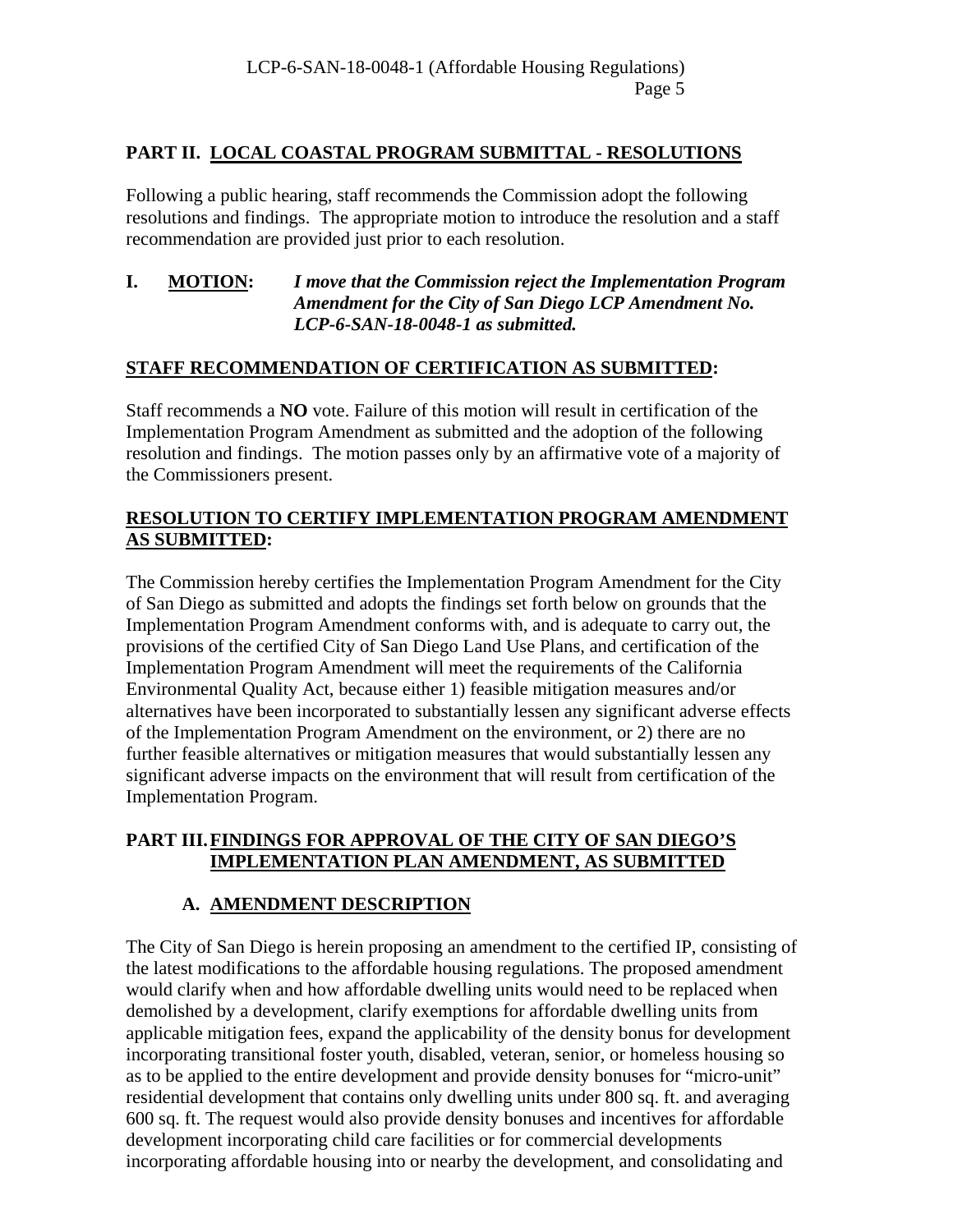clarifying the regulations governing the parking reductions and off-site location of affordable housing.

#### **HISTORY OF AFFORDABLE HOUSING DENSITY BONUSES**

In 2003, the City adopted amendments to the LDC to allow deviations from development regulations as an additional incentive for affordable/in-fill housing and sustainable building projects. These changes were submitted to the Commission as LCP Amendment No. 1-03 in 2003. During review, it became apparent that the City and Commission were operating under different versions of the previously adopted LDC sections related to affordable housing and density bonus provisions. As a result, the City withdrew its LCP amendment application. In 2004, the state passed SB 1818, significantly changing the state's density bonus laws and requiring local governments to overhaul their local codes to incorporate the updated state requirements. During that time, the City was also in the process of drafting amendments to the Density Bonus regulations, and it was anticipated that the amendments would help clarify the affordable housing provisions that were codified. In November 2007, the City adopted new Density Bonus regulations, which were submitted concurrently as an LCP amendment. As such, the former LCP amendment application pertaining to allowing deviations from development regulations as an additional incentive for affordable/in-fill housing and sustainable building projects was resubmitted in December 2007 as LCP Amendment Nos. 3-07(A) and 3-07(B). LCP Amendment No. 3-07(A) proposed to grant increased densities and incentives to encourage development with affordable or senior housing, while LCP Amendment No. 3- 07(B) would allow deviations from development regulations as further incentives for affordable housing developments, adding a new division to the LDC. At the January 2009 hearing, LCP Amendment No. 3-07(A) was withdrawn by the City, and LCP Amendment No. 3-07(B) was continued to the April 2009 hearing, where the Commission approved it with suggested modifications limiting the incentives available by precluding deviations from the Coastal Height Overlay Zone, Parking Impact Overlay Zone, and Environmentally Sensitive Land regulations within the Coastal Zone, and certified it at the September 2009 hearing.

In April 2013, the City submitted LCP Amendment No. SAN-MAJ-1-13A, to modify parking requirements for regulated affordable housing units, defined as development where all or a portion of the dwelling units are rental units reserved for a period of at least 30 years for low or very low income tenants. The amendment proposed to modify parking requirements such that they would be calculated according to parking demand as determined by proximity to transit, walkability index of the surrounding community, size of the dwelling unit, etc., with a related Land Development Manual "Calculating Affordable Housing Parking Requirements." The amendment also included provisions stating that within the City's Parking Impact Overlay Zone, which includes the Beach Impact Overlay Zone, affordable housing development would still be held to the stricter parking requirement due to the high public visitor demand for parking in those near-shore areas. The Commission approved LCP Amendment No. SAN-MAJ-1-13A as submitted at the November 2013 hearing.

In 2014, the state of California passed AB-2222, further modifying the density bonus and related incentives to further encourage the development of affordable and senior housing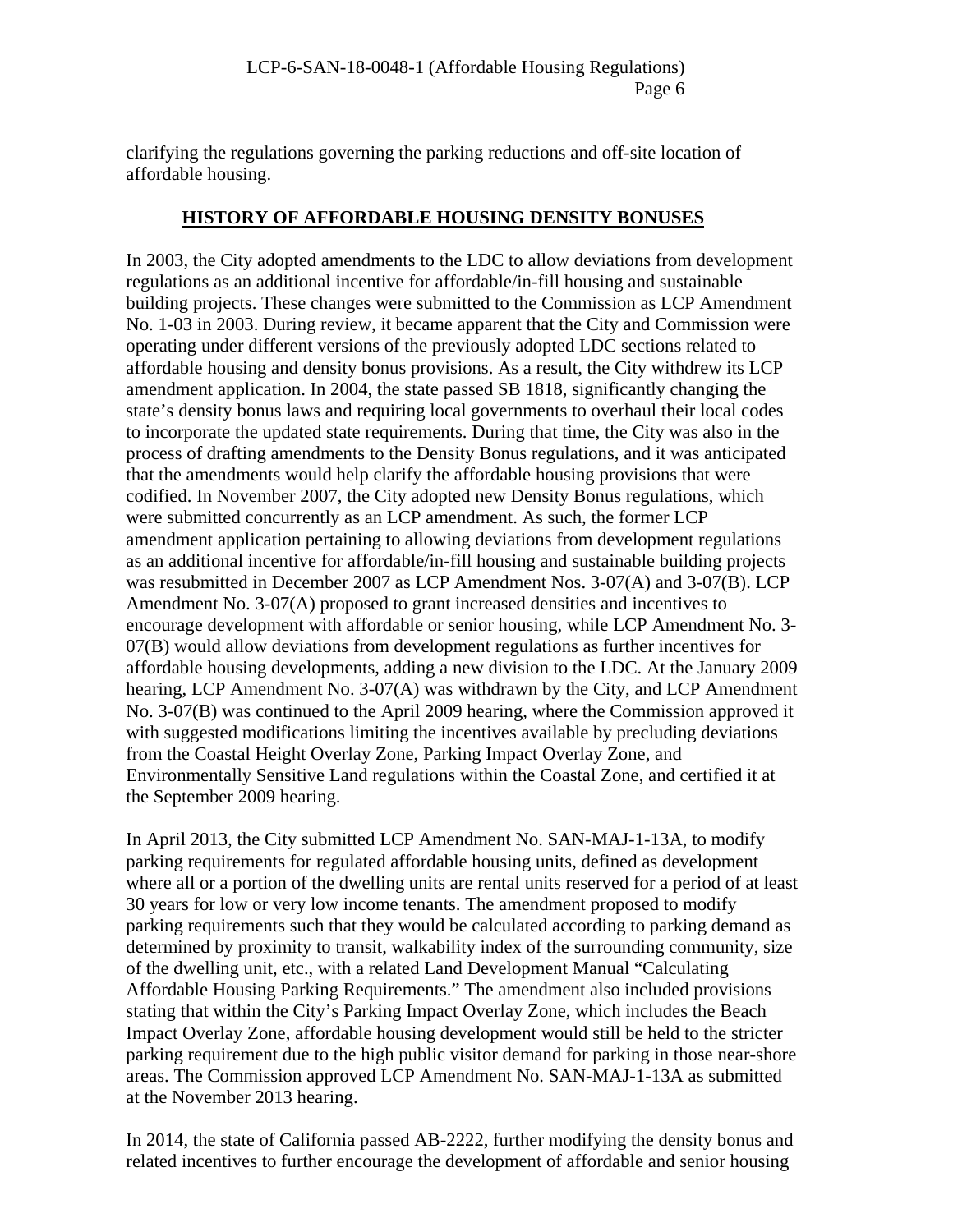opportunities within the state. In response, the City submitted LCP No. LCP-6-SAN-15- 0035-4 in November 2015, which introduced the density bonuses in their current form into the LCP, modified two definitions, clarified the method for calculating the amount of dwelling units in a development, and explained when and how the density bonus and related incentives would apply. LCP Amendment No. LCP-6-SAN-15-0035-4 was certified as submitted by the Commission at the May 2016 hearing.

In March 2017, the Commission approved LCP Amendment No. LCP-SAN-16-0063-2 certifying the latest round of amendments to the IP to implement the state's affordable housing laws. The amendment increased the maximum density bonus, increased the maximum number of incentives, streamlined the permit process when a Planned District Ordinance (PDO) permit was also required, reduced the parking ratio for dwelling units in areas of high transit frequency (consistent with AB 744), and allowed the affordable dwelling units to be constructed off-site pursuant to specified criteria. The 2017 LCP amendment and certification implemented many of the affordable housing regulations that are being further modified, built-upon, or consolidated in the subject amendment.

# **B. FINDINGS FOR APPROVAL**

The standard of review for LCP implementation submittals or amendments is their consistency with and ability to carry out the provisions of the certified LUP.

# **a) Purpose and Intent of the Ordinance**.

The purpose of these regulations is to streamline processing and relax development requirements for developers who guarantee that a portion of their residential development will be available to moderate income, low income, very low income, transitional foster youth, disabled veteran, seniors, or homeless segments of the populace, as well as to encourage the development of "micro-units" to increase the stock of small, more affordable housing inventory. The regulations are intended to assist the housing industry in providing adequate and affordable housing for all economic segments.

# **b) Major Provisions of Part A: Affordable Housing Density Bonus**

The major provisions identify what developments would be eligible for incentives and then specify the requirements for the programs. Specific provisions include the following:

- A Site Development Permit will not be required when a development seeks a deviation from applicable development regulations that exceeds the allowable incentives. However, site development permits are still required in association with other elements, including lands that contain environmentally sensitive habitat.
- Expand allowable incentives to base density bonuses on the total housing stock of developments that incorporates housing for transitional foster youth, disabled veterans, seniors, and the homeless, rather than just on the number of units specifically serving those groups so as to increase its attractiveness to developers and subsequently the likelihood the incentive will be utilized.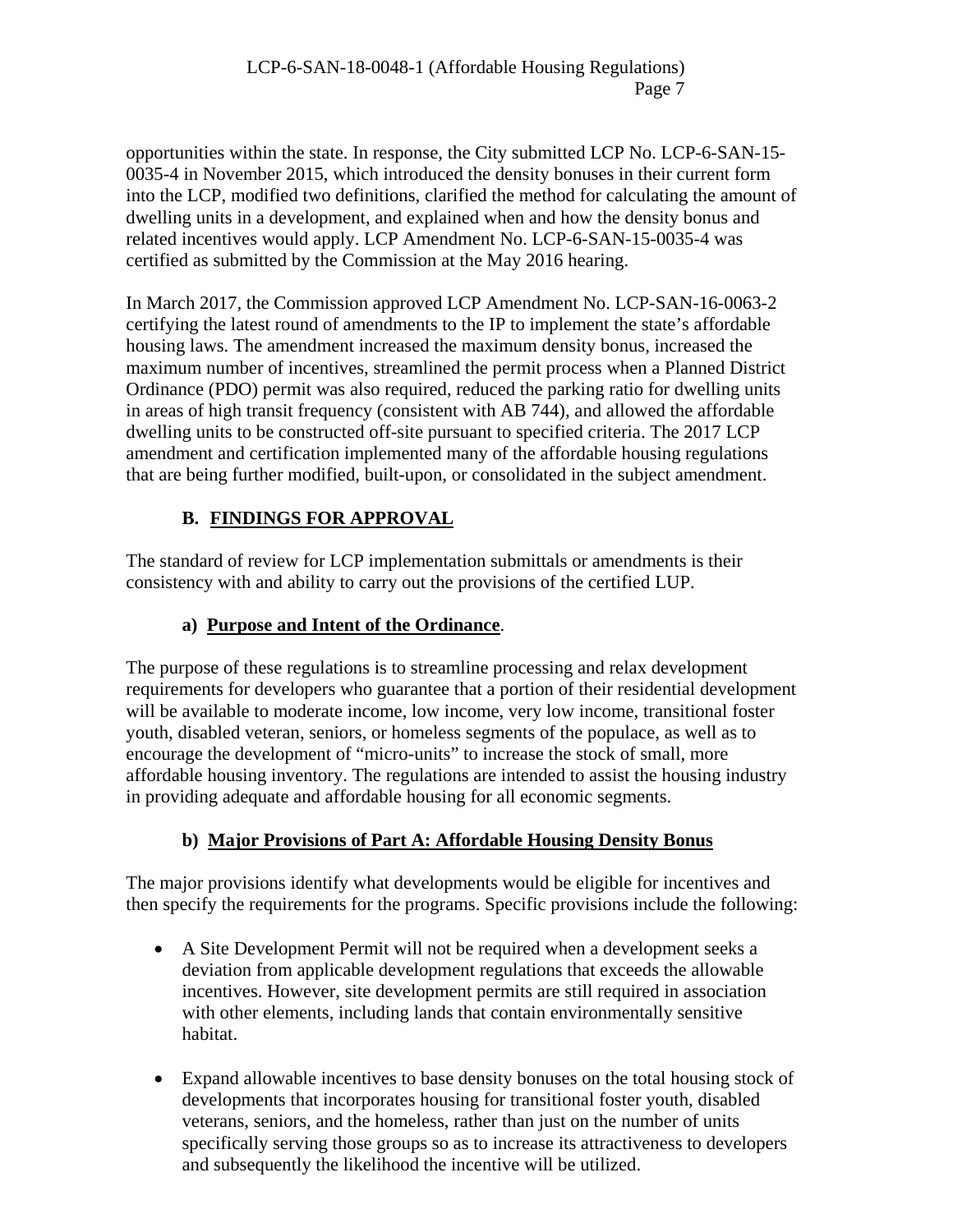- For development that will remove existing affordable dwelling units, the development must include replacement dwelling units.
- Development providing at least 10 percent of the total pre-density bonus total dwelling units as affordable housing will be exempt from payment of Inclusionary Affordable Housing Fees.
- "Micro-unit" development, meaning development wherein the average dwelling unit size is no more than 600 sq. ft. and no dwelling unit is over 800 sq. ft., shall qualify for a 100% density bonus if the bonus does not require deviations or waivers from height or building setbacks.
- Affordable housing development that further incorporates child care facilities serving lower income segments shall qualify for additional density bonuses.
- Commercial development that provides a certain amount of affordable housing either through direct construction, financial contribution, or donation of property to future affordable housing shall qualify for development bonuses.
- Consolidation of the previous relaxed parking requirements for affordable development into one overarching section.

# **c) Adequacy of the Ordinance to Implement the Certified LUP Segments**.

The standard of review for LCP implementation submittals or amendments is their consistency with and ability to carry out the provisions of the certified Land Use Plan(s). In general, as noted earlier, density bonus regulations raise potential issues with the protection of critical coastal resources. Allowing greater density than could otherwise be permitted could adversely affect coastal resources through more intensive development, such as high rise buildings, that could encroach on public views or contribute to increased traffic that would deter coastal access. In addition, the granting of incentives, concessions or waivers/reductions to otherwise required development standards to encourage affordable housing opportunities could also lead to coastal resource impacts, such as direct impacts to sensitive habitats or reductions in required buffers. Critical coastal resources are mandated for protection first in the Coastal Act's Chapter 3 policies and then applied, as appropriate, to each coastal community through the establishment of resource protection standards in their certified land use plans.

In the case of the City of San Diego, it has developed community planning areas based on its established neighborhoods and future urbanizing area. Predicated on those community planning areas, the City utilized the geographic segmentation provisions of the LCP regulations and developed its land use plan component covering twelve different communities (i.e., North City, La Jolla, Pacific Beach, Mission Beach, Ocean Beach, Peninsula, Otay-Mesa Nestor, and others). Each community plan or LCP Land Use Plan contains policies that protect public views, scenic resources, public access, recreational opportunities and sensitive coastal resources including, but not limited to, beaches, bluffs,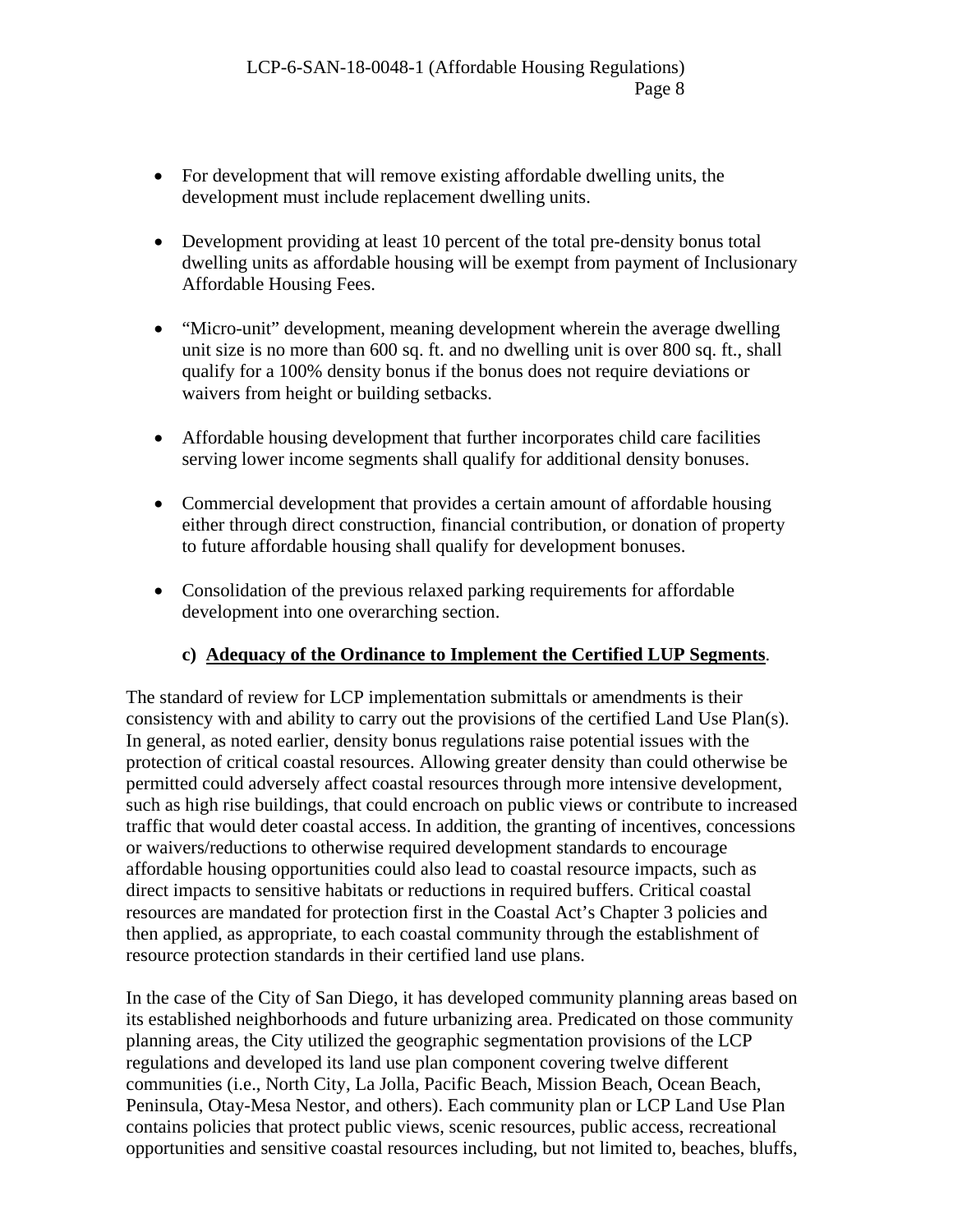slopes, hillsides and environmentally sensitive lands in that community. The Commission's review of the proposed changes to the Land Development Code must assure that development is approved only when consistent with the certified LUPs.

Listed below are representative policy excerpts contained in the certified Land Use Plan segments in the Coastal Overlay Zone for the City of San Diego.

### **La Jolla LCP Land Use Plan**

• Introduce opportunities for the production of more affordable housing within La Jolla to meet the housing needs of all income levels.

## **Balanced Communities**

- a. The City should promote opportunities for the development of affordable housing by allowing a density bonus, provided that this extra density is allowed only for projects certified by the Housing Commission. To qualify, a portion of the additional units would need to be restricted as affordable housing to "low-income, "or "very low-income" persons under applicable state statutory standards for the affordable housing density bonus and implementing City regulations.
- b. The City should pursue replacement of demolished affordable housing units within the community in order to maintain affordable housing units that exist in La Jolla, consistent with the locational priorities stated in the Coastal Overlay Zone Affordable Housing Replacement regulations.
- c. The City should encourage the use of affordable housing programs administered by the Housing Commission to promote the development of affordable housing. These programs include both land use and financial incentives.

d. The City should seek to locate higher density housing principally along transit corridors and in proximity to emerging lower income employment opportunities.

#### **Mission Beach Precise Plan and Local Coastal Program Addendum**

- The promotion of a wider variety of dwelling unit sizes including studios, one, two or more bedroom houses and apartments.
- The encouragement of all types of individuals and family sizes to live in Mission Beach.
- The promotion of an economically balanced community through the investigation of individual and community rehabilitation efforts, changes in taxing and assessment procedures, and the use of subsidy funds where applicable.

# **Ocean Beach Community Plan and Local Coastal Program**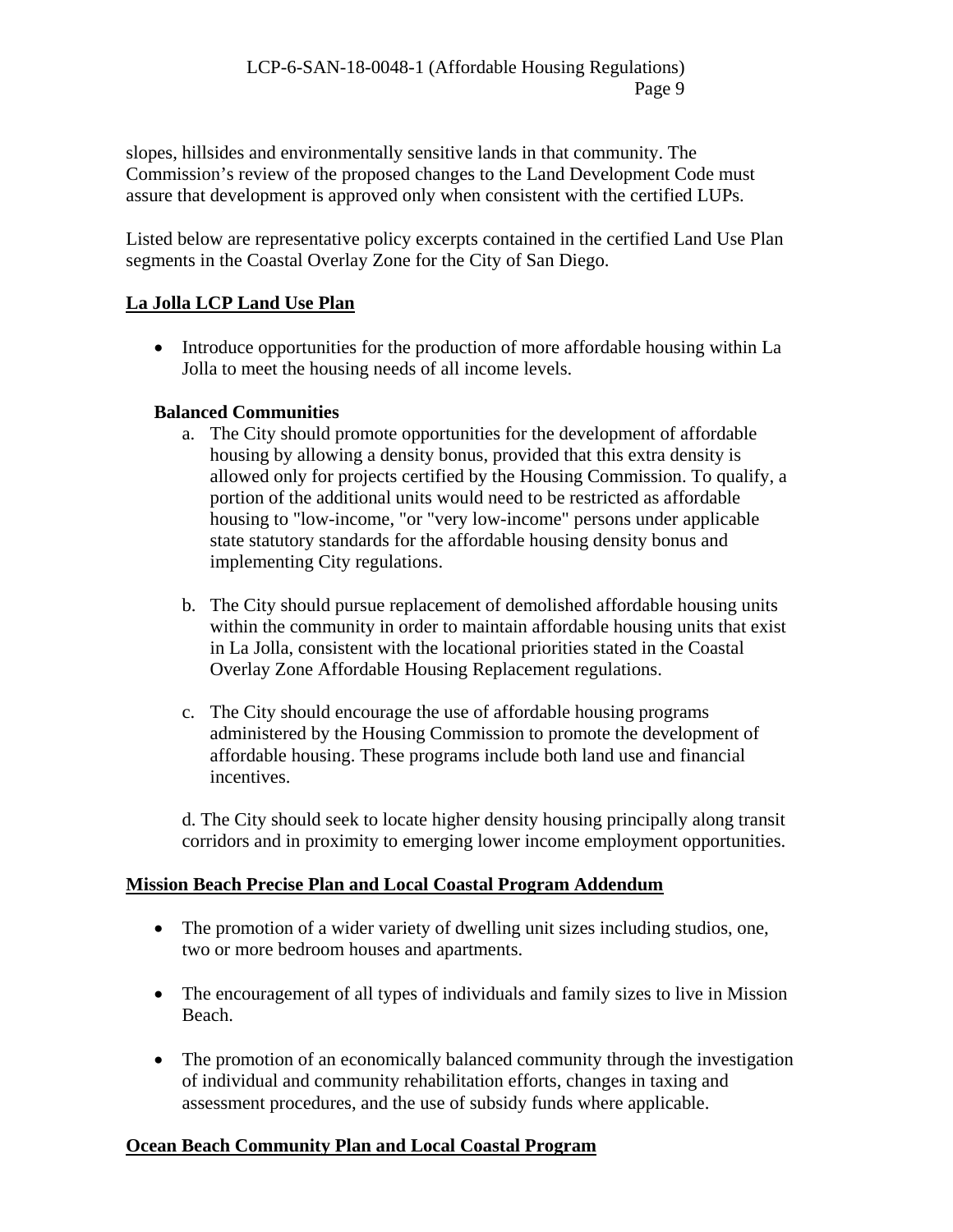- Reduce vehicular traffic demand placed on the street network by encouraging the use of alternative modes of transportation, including public transit, bicycles, and walking.
- Enhance transit patron experience by improving transit stops and increasing transit service frequency.
- Support transitional housing uses in Ocean Beach.
- Provide housing for all economic levels.
- Enforce the Coastal Zone Affordable Housing Replacement Program to facilitate replacement of existing affordable housing units and the retention of existing affordable units. Required replacement housing should be constructed in Ocean Beach.
- 2.1.2 Utilize the Affordable Housing Density Bonus Program to assist the building industry in providing adequate and affordable housing for all economic segments of the community.
- 2.1.3 Ensure that new residential development is constructed within the density ranges identified in this Plan and meets adopted parking standards.
- 2.1.4 Support existing and new transitional housing projects in Ocean Beach.
- 2.1.5 Retain and expand the number of affordable housing units in Ocean Beach.

For any new development which proposes to provide affordable housing based on increased density related to a granted density bonus or incentive, the discretionary review process will be the same process as that which would have been required if the density bonus element was not proposed. Unless otherwise exempt, all development within the coastal zone in the City of San Diego requires a coastal development permit. In the case of a proposed development within the coastal zone also occurring on a site where environmentally sensitive lands are present, a Site Development Permit would also be required. The proposed development must meet the findings of each of the respective permit processes or the development cannot be approved. Furthermore, Section 132.0505 explicitly states no building or addition shall be constructed in excess of the thirty foot height limit within the Coastal Height Limit Overlay Zone of San Diego, meaning that no development incentive will result in a structure taller than thirty feet.

The Coastal Development Permit process includes a separate set of findings that must be made in order to assure conformance with the certified land use plan policies, the certified LCP implementation plan and, where applicable, the public access and recreation policies of the Coastal Act. Section 126.0708 specifies the findings that are necessary for Coastal Development Permit Approval and states the following: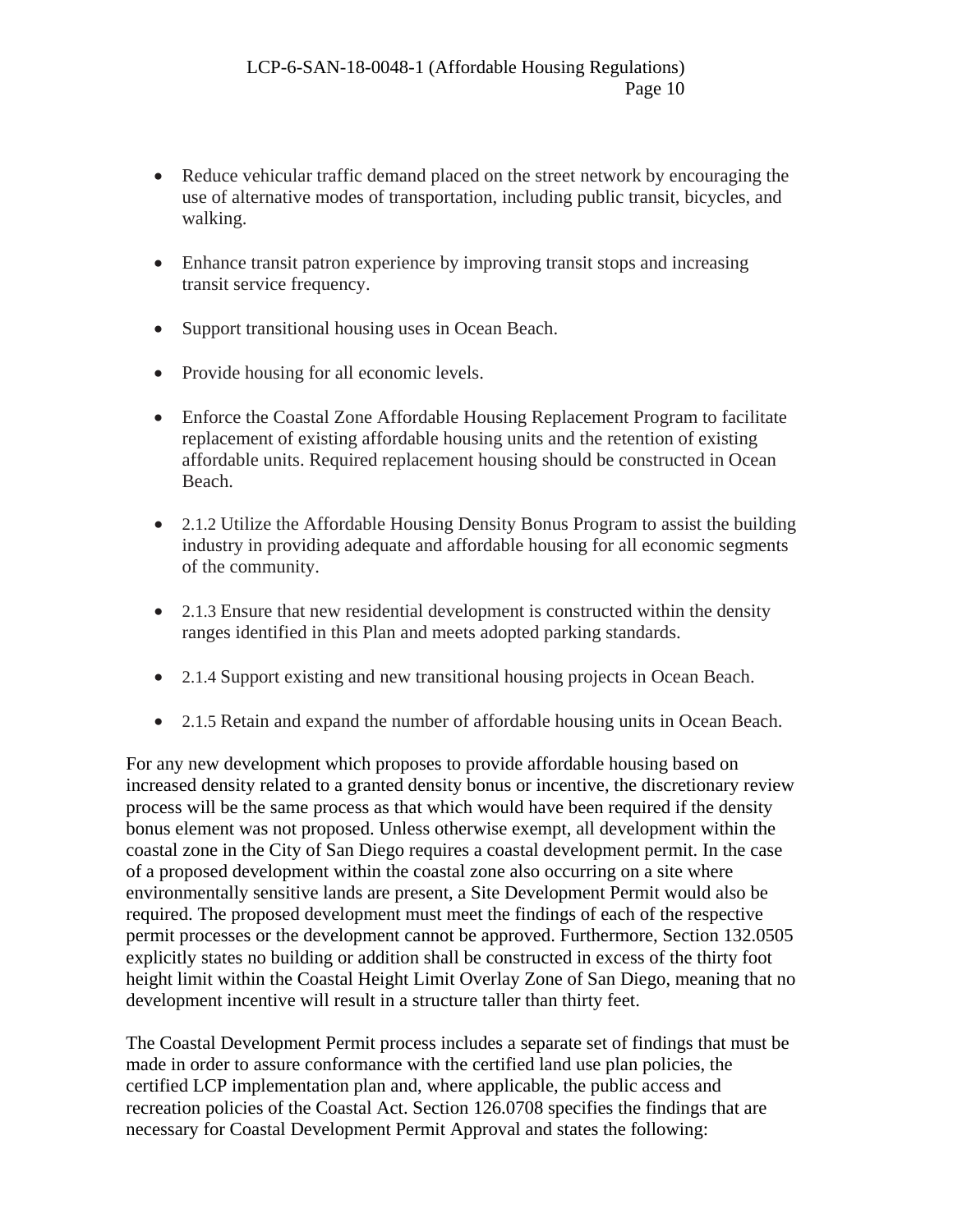An application for a Coastal Development Permit may be approved or conditionally approved only if the decision maker makes all of the findings in Section 126.0708(a) and the supplemental findings in Section 126.0708(b) that are applicable to the proposed development.

Specifically, Section 126.0708 (a) states:

Findings for all Coastal Development Permits:

(1) The proposed coastal development will not encroach upon any existing physical accessway that is legally used by the public or any proposed public accessway identified in a Local Coastal Program land use plan; and the proposed coastal development will enhance and protect public views to and along the ocean and other scenic coastal areas as specified in the Local Coastal Program land use plan;

(2) The proposed coastal development will not adversely affect environmentally sensitive lands; and

(3) The proposed coastal development is in conformity with the certified Local Coastal Program land use plan and complies with all regulations of the certified Implementation Program;

(4) For every Coastal Development Permit issued for any coastal development between the nearest public road and the sea or the shoreline of any body of water located within the Coastal Overlay Zone, the coastal development is in conformity with the public access and public recreation policies of Chapter 3 of the California Coastal Act.

For developments occurring on property where environmentally sensitive lands are present, as mentioned above, a Site Development Permit would also be required. While the City's proposed amendment will delete the requirement to obtain a Site Development Permit when requesting a development incentive beyond the allowable limit, Section 126.0505 will still require a Site Development Permit to be obtained for development that contains or has the potential to impact Environmentally Sensitive Lands (ESL). The ESL regulations apply to sensitive biological resources; steep hillsides; coastal beaches; sensitive coastal bluffs; and special flood hazard areas. All Site Development Permits must have certain findings made pursuant to Section 126.0505(a). Section 126.0505 – Findings for all Site Development Permits:

A Site Development Permit may be approved or conditionally approved only if the decision maker makes all of the findings in Section 126.0504(a) and the supplemental findings in Section 126.0505(b) through (m) that are applicable to the proposed development as specified in this section.

- (a) Findings for all Site Development Permits
	- (1) The proposed development will not adversely affect the applicable land use plan;
	- (2) The proposed development will not be detrimental to the public health, safety, and welfare;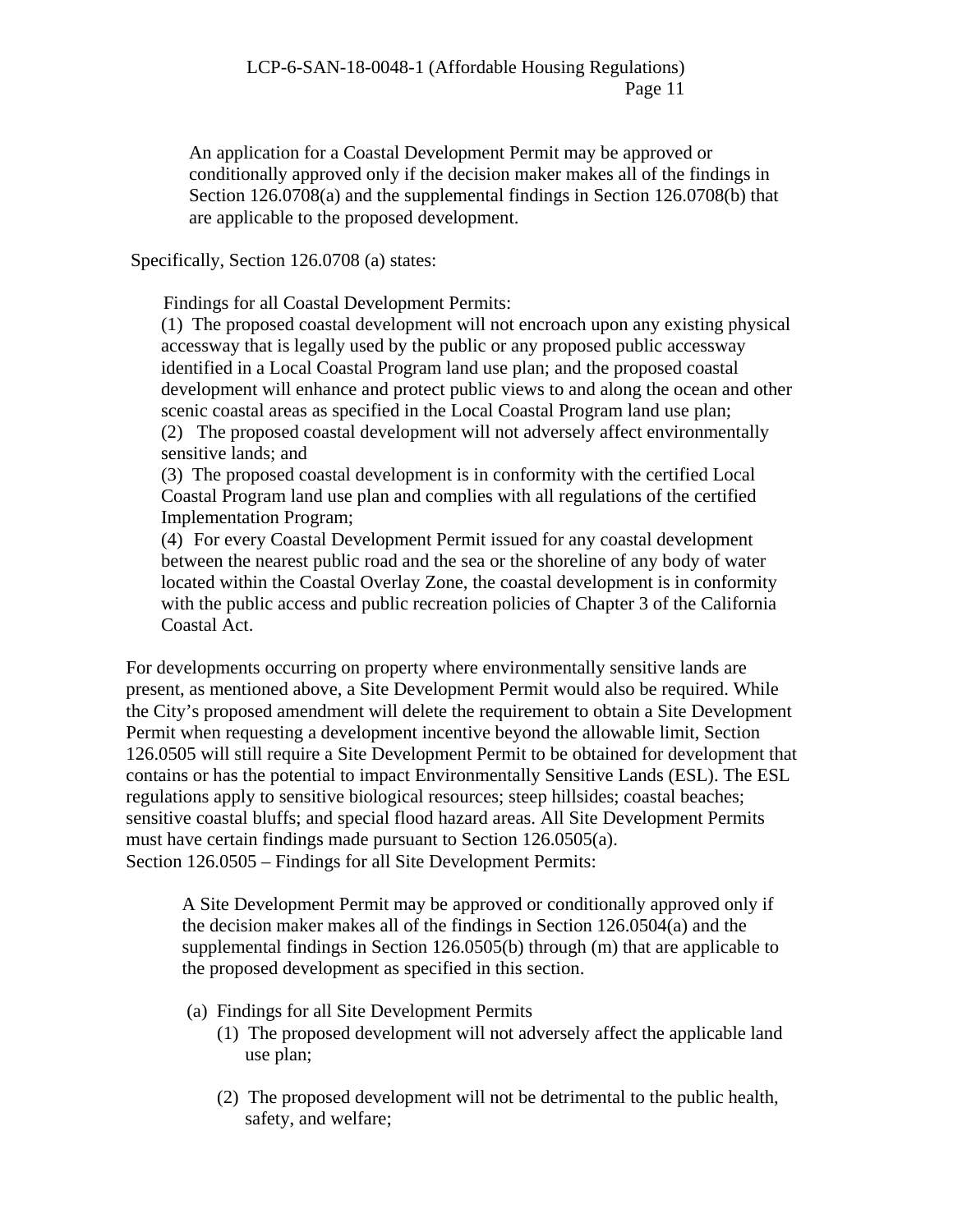(3) The proposed development will comply with the applicable regulations of the Land Development Code.

The supplemental findings in subsections (b) through (m) address suitability of the development with Environmentally Sensitive Lands, suitability of requested deviations with Environmentally Sensitive Lands, suitability of deviations from flood maps, suitability of deviations with steep hillside regulations, suitability of the development with known archeological resources, suitability of requested deviations with known archeological resources, suitability of a request to relocate a historical resource, suitability of alteration of a historical resource, suitability of mobile home park discontinuance, suitability of condominium conversions, and suitability of public rightof-way encroachments.

While development incentives and density bonuses are being expanded to encompass a greater number of development types and population segments, as noted above, none of the otherwise required resource protection measures are being modified in this amendment.

The expansion of incentives to developments serving a greater number of vulnerable segments of the population is a laudable goal, though it does increase the opportunities in which development incentives such as reduced parking requirements may conflict with Coastal Act policies regarding public access. However, upon further analysis, the proposed amendment does satisfy both sets of laws in that development qualifying for reduced parking must be located in close proximity to alternate transit hubs, which meets the LCP goals of promoting alternate transit, while decreasing the likelihood of tenant parking demand spilling out into public streets. Finally, given that the highest public parking demand is located within the Beach Impact Area – generally the 2-3 blocks closest to the coast – where the likelihood for affordable development occurring is relatively low – means that the proposed amendment's allowance for parking reductions for market rate units, as well as the affordable units, is unlikely to have substantial adverse impacts to public access.

With regards to extending incentives to commercial developments that incorporate affordable housing through direct construction, donation of land, or contribution of funds, the proposed amendment language contains clear criteria that limit where such off-site development can occur, namely within the City of San Diego by public amenities and within a transit priority area. Furthermore, by allowing the off-site development of affordable dwelling units, it creates the opportunity builders to co-locate their required affordable dwelling units into a single site, gaining economies of scale, reducing the cost of constructing the affordable units, and thus further lessening the barriers to the construction of affordable units. Thus, by allowing greater flexibility in the siting of the affordable units subject to reasonable criteria to ensure their success, the City's proposed amendment can better put into effect the policies of the LCP that identify the shortage of affordable housing in many parts of the City's coastal zone, and meet the social justice goals of the community plans.

In summary, the Commission supports concentrating development in existing urban areas able to accommodate it and encouraging affordable housing opportunities in a manner